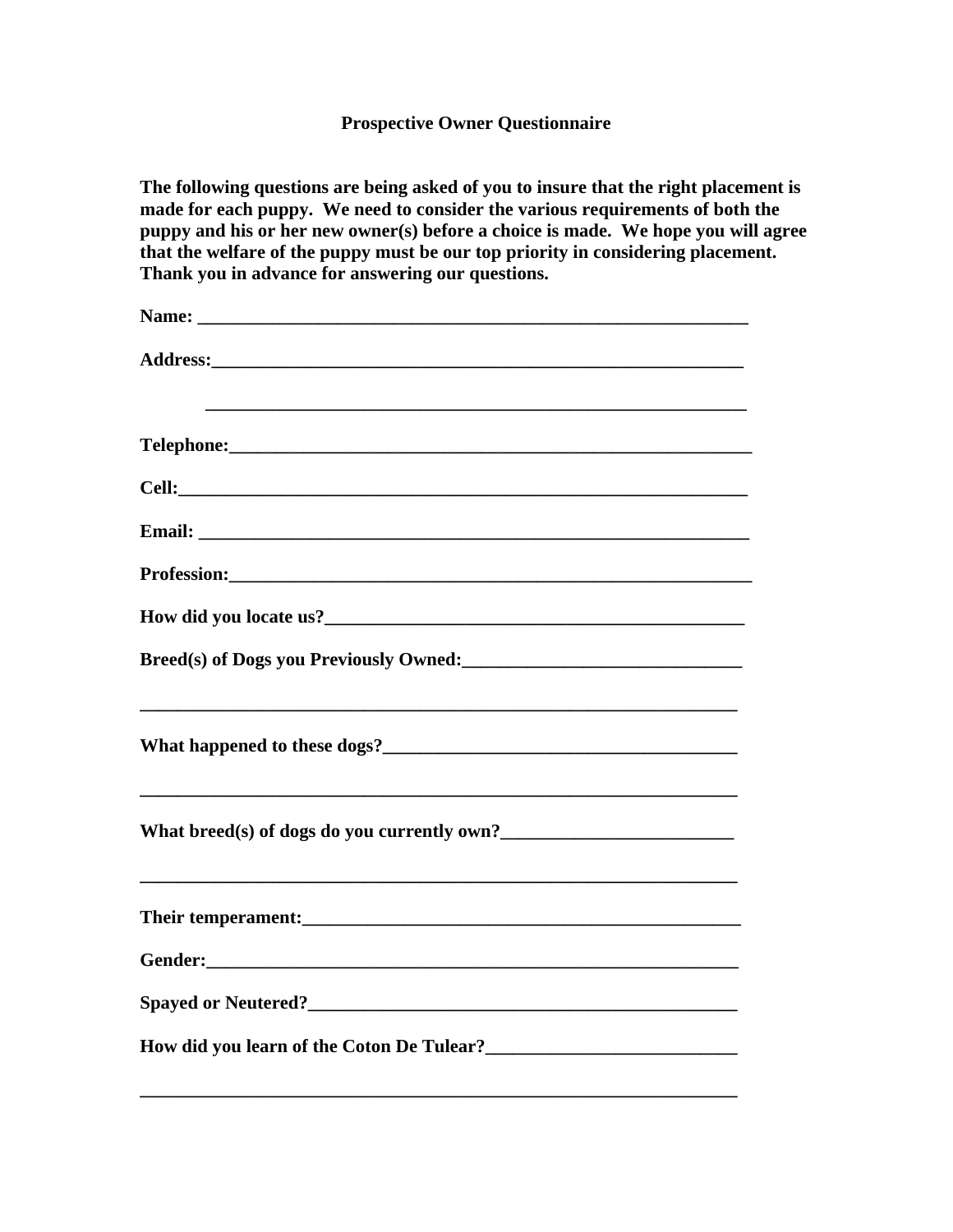Why are you interested in owning a Coton? **\_\_\_\_\_\_\_\_\_\_\_\_\_\_\_\_\_\_\_\_\_\_\_\_\_\_\_\_\_\_\_\_\_\_\_\_\_\_\_\_\_\_\_\_\_\_\_\_\_\_\_\_\_\_\_\_\_\_\_\_\_\_\_\_\_\_\_ What activities do you plan to do with your Coton? (Check all the apply.) \_\_\_\_\_ Conformation \_\_\_\_\_\_Obedience \_\_\_\_\_\_Agility\_\_\_\_\_Therapy \_\_\_\_\_Breeding \_\_\_\_\_\_Other, Please Explain\_\_\_\_\_\_\_\_\_\_\_\_\_\_\_\_\_\_\_\_\_\_\_\_\_\_\_\_ Will you keep in touch with the breeder?\_\_\_\_\_\_\_\_\_\_\_\_\_\_\_ Do you live in a \_\_\_\_\_\_home\_\_\_\_\_\_apartment\_\_\_\_\_\_\_condo\_\_\_\_\_\_\_other?**  If other, please explain **Do you have a securely fenced yard?\_\_\_\_\_\_\_\_\_\_\_\_\_\_\_\_\_\_ What percentage will your Coton be in the house?\_\_\_\_\_\_\_\_\_ Yard?\_\_\_\_\_\_\_\_ Other?** Please explain **How many hours away from home are you each day?\_\_\_\_\_\_\_\_\_\_\_\_\_\_\_\_\_\_\_\_ Where will your Coton be during this time?\_\_\_\_\_\_\_\_\_\_\_\_\_\_\_\_\_\_\_\_\_\_\_\_\_\_\_\_ \_\_\_\_\_\_\_\_\_\_\_\_\_\_\_\_\_\_\_\_\_\_\_\_\_\_\_\_\_\_\_\_\_\_\_\_\_\_\_\_\_\_\_\_\_\_\_\_\_\_\_\_\_\_\_\_\_\_\_\_\_\_\_\_\_ When you are away for work or vacation how will you care for your Coton? \_\_\_\_\_\_\_\_\_\_\_\_\_\_\_\_\_\_\_\_\_\_\_\_\_\_\_\_\_\_\_\_\_\_\_\_\_\_\_\_\_\_\_\_\_\_\_\_\_\_\_\_\_\_\_\_\_\_\_\_\_\_\_\_\_ On what occasions do you plan to use a crate, and if so, how long?\_\_\_\_\_\_\_\_\_ \_\_\_\_\_\_\_\_\_\_\_\_\_\_\_\_\_\_\_\_\_\_\_\_\_\_\_\_\_\_\_\_\_\_\_\_\_\_\_\_\_\_\_\_\_\_\_\_\_\_\_\_\_\_\_\_\_\_\_\_\_\_\_\_\_ Where will your Coton sleep?\_\_\_\_\_\_\_\_\_\_\_\_\_\_\_\_\_\_\_\_\_\_\_\_\_\_\_\_\_\_\_\_\_\_\_\_\_\_\_\_**  What type of training do you intend for your Coton?<br><u>\_\_\_\_\_\_\_\_\_\_\_\_\_\_\_\_\_\_\_\_\_\_\_\_\_\_\_\_</u> **\_\_\_\_\_\_\_\_\_\_\_\_\_\_\_\_\_\_\_\_\_\_\_\_\_\_\_\_\_\_\_\_\_\_\_\_\_\_\_\_\_\_\_\_\_\_\_\_\_\_\_\_\_\_\_\_\_\_\_\_\_\_\_\_\_ Please list family members and their ages**